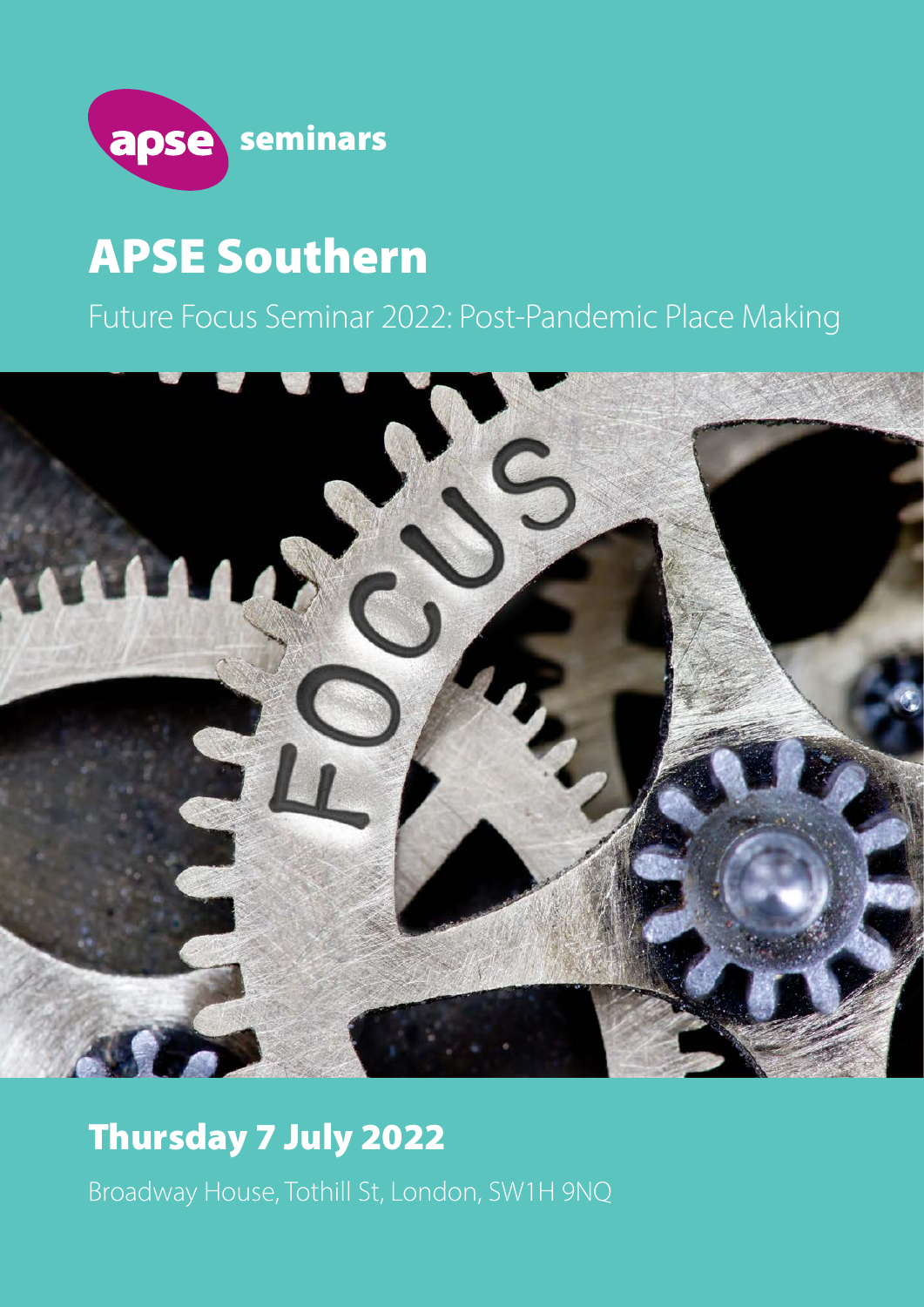## Programme Overview

#### 9:00 Registration and exhibition viewing

#### 10:00 Session One: Strategic Perspectives

- **APSE 2030 Commission Report and the future of local government service provision** Paul O'Brien, Chief Executive, APSE
- **The state of local government finance** Bevis Ingram, Senior Adviser Finance, The Local Government Association
- **Re-imagining the locality: The 20-Minute Neighbourhood** Julia Thrift, Director, Healthier Place Making, The Town & Country Planning Association

*Audience question and answer session*

#### 11:20 Coffee break and exhibition viewing

#### **11:40 Service specific sessions**

Stream One: Commercialisation and Income Generation **Page 3** Stream One: Commercialisation and Income Generation

#### This stream will feature:

- **Andy Mudd, Head of APSE Solutions** on the topic of **'How will councils survive commercially in a post pandemic world?'**
- **Susan Vuli, Operations Manager, Shire Services, Shropshire Council** on the topic of **'Going commercial Shire Services journey'**
- **Melanie Graham, Group Manager Service & Business Improvement, Oxfordshire County Council** on the topic of **Developing Business Acumen across the Environment & Place Directorate**
- **Steve Wilson, Commercial Director & Social Value Chair, Commercial Services Group** on the topic of **'Commercial with a Purpose – Embedding social value in your commercial strategy'**
- A **discussion session** facilitated by **Cllr Jacqui Burnett, Luton Council**

### Stream Two: Waste Collection and Street Cleansing Page 4

This stream will feature:

- **Cindy Gardener, Head of Waste & Recycling, London Borough of Hounslow** on the topic of **'Recycling in high-rise properties across Hounslow'**
- **Lizzie Kenyon, Director of Services, Keep Britain Tidy** on the topic of **'Beyond the Tipping Point: Insights to Tackle Householder Fly-Tipping'**
- **Amy Casey** and **Liz Horsfield, Project CoOrdinators** from **ReLondon** on the topic of **'Food waste in London'**
- **Debbie Johns, Head of Performance Networks, APSE** on the topic of **'Monitoring Streetscene through Apps'**
- A **discussion session** facilitated by **Colin Rowland, Isle of Wight Council**

 $\mathbb{C}\rightarrow$  Stream Three: Renewables, Energy Efficiency and Climate Change  $\mathbb{C}\rightarrow$  Page 5

This stream will feature:

- **Tim Rose, Programme Manager for the Energy Superhub Oxford, Pivot Power** and **Tina Mould, Capital Projects Project Manager, Oxford City Council** on the topic of **'Energy Superhub Oxford – building the world's first Energy Superhub'**
- **Danny Mather, Head of Corporate Finance, Warrington Borough Council** on the topic of **'Warrington Borough Council: A commercial approach to public sector clean energy investment'**
- **Henry Oriabure, Project Manager, Hammersmith and Fulham Council** on the topic of **'Net-Zero Strategies: Implementing Public Sector Decarbonisation Schemes'**
- **Eamon Grimes, Sales & Service Director, LASER Energy** on the topic of **'Taking control of energy price risk through your net zero journey'**
- A **discussion session** facilitated by **Cllr Sue Cooper, South Oxfordshire & Vale of The White Horse District Councils**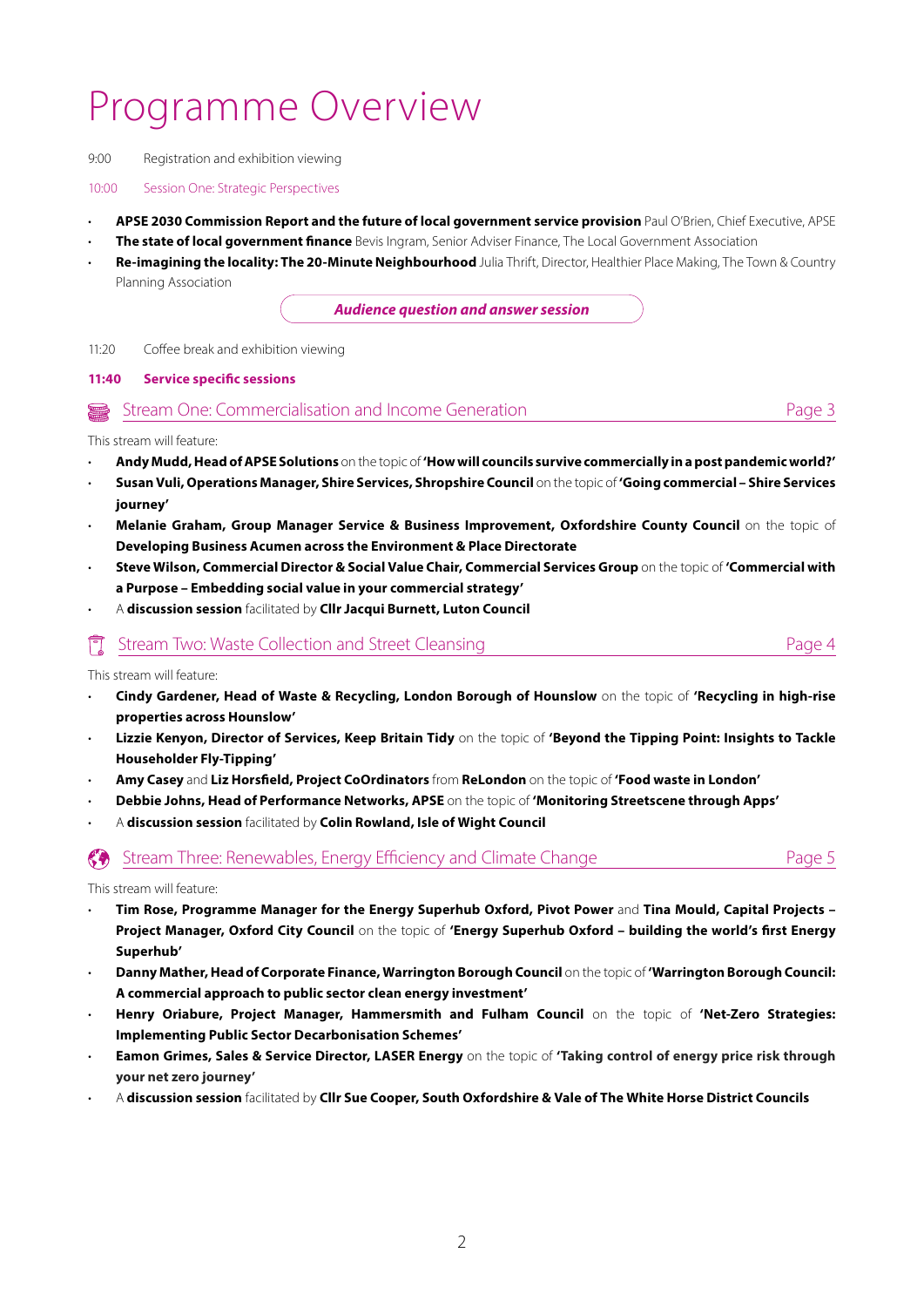

## Stream One: Commercialisation and Income Generation

#### 10:00 Session One

#### **APSE 2030 Commission Report and the future of local government service provision.**

- Challenges faced by local authorities
- How do we fix the system?
- Looking to the future.

#### **Paul O'Brien, Chief Executive, APSE**

#### **The state of local government finance**

- How is Local Government financed in 2022?
- What changes are on the horizon for financial regulation and budgetary allocations?
- The impact on local government finance post pandemic.

#### **Bevis Ingram, Senior Adviser Finance, The Local Government Association**

#### **Re-imagining the locality: The 20-Minute Neighbourhood**

- How can we create healthier, more active and prosperous communities?
- Could 20 minute neighbourhoods improve the economy and reduce pollution?
- What are the implications for open spaces, the environment and climate change?

#### **Julia Thrift, Director, Healthier Place Making, The Town & Country Planning Association**

11:00 *Audience question and answer session*

11:20 Coffee break and exhibition viewing

11:40 Session Two

#### **How will councils survive commercially in a post pandemic world?**

- Looking forward with Commercialisation and Income Generation initiatives
- Time for more Commercialisation not less?
- Spreading the risk

#### **Andy Mudd, Head of APSE Solutions**

```
12:00Audience question and answer session
```
#### 12:10 Session Three

#### **Going commercial – Shire Services journey**

- £18m turnover providing catering services to schools outside the local authority.
- Offering an external commercial approach to over 80 schools.
- Providing a cost-effective quality catering service to clients within a very competitive open market with private contractors.

### **Susan Vuli, Operations Manager, Shire Services, Shropshire Council**

#### 12:30 *Audience question and answer session*

#### 12:40 Session Four

#### **Developing Business Acumen across the Environment & Place Directorate**

- The development of a six-step approach
- Creating the right environment
- Starting to reap the rewards

#### **Melanie Graham, Group Manager Service & Business Improvement, Oxfordshire County Council**

13:00 *Audience question and answer session*

13:10 Lunch and Exhibition Viewing

#### **APSE Southern Region AGM**

*If you are attending from an APSE member council, we would be delighted if you would join us to hear about what has happened over the year within the APSE network, across the UK and share your views on how to take the Association forward in the year ahead.*

#### 14:00 Session Five

#### **Commercial with a Purpose – Embedding social value in your commercial strategy**

- Why social value fits so well with commercial activity
- Identifying outcomes and opportunities
- Integrating social value into your commercial plan

#### **Steve Wilson, Commercial Director & Social Value Chair, Commercial Services Group**

14:20 *Audience question and answer session*

#### 14:30 Innovation Hubs

#### **Discussion Topics:**

- Commercial culture post-COVID
- 'Risk appetite' for commercial projects
- Identifying potentially profitable services what has worked in your area?
- Re-imagining the High Street

#### **Facilitator: Cllr Jacqui Burnett, Luton Council**

15:30 End of Seminar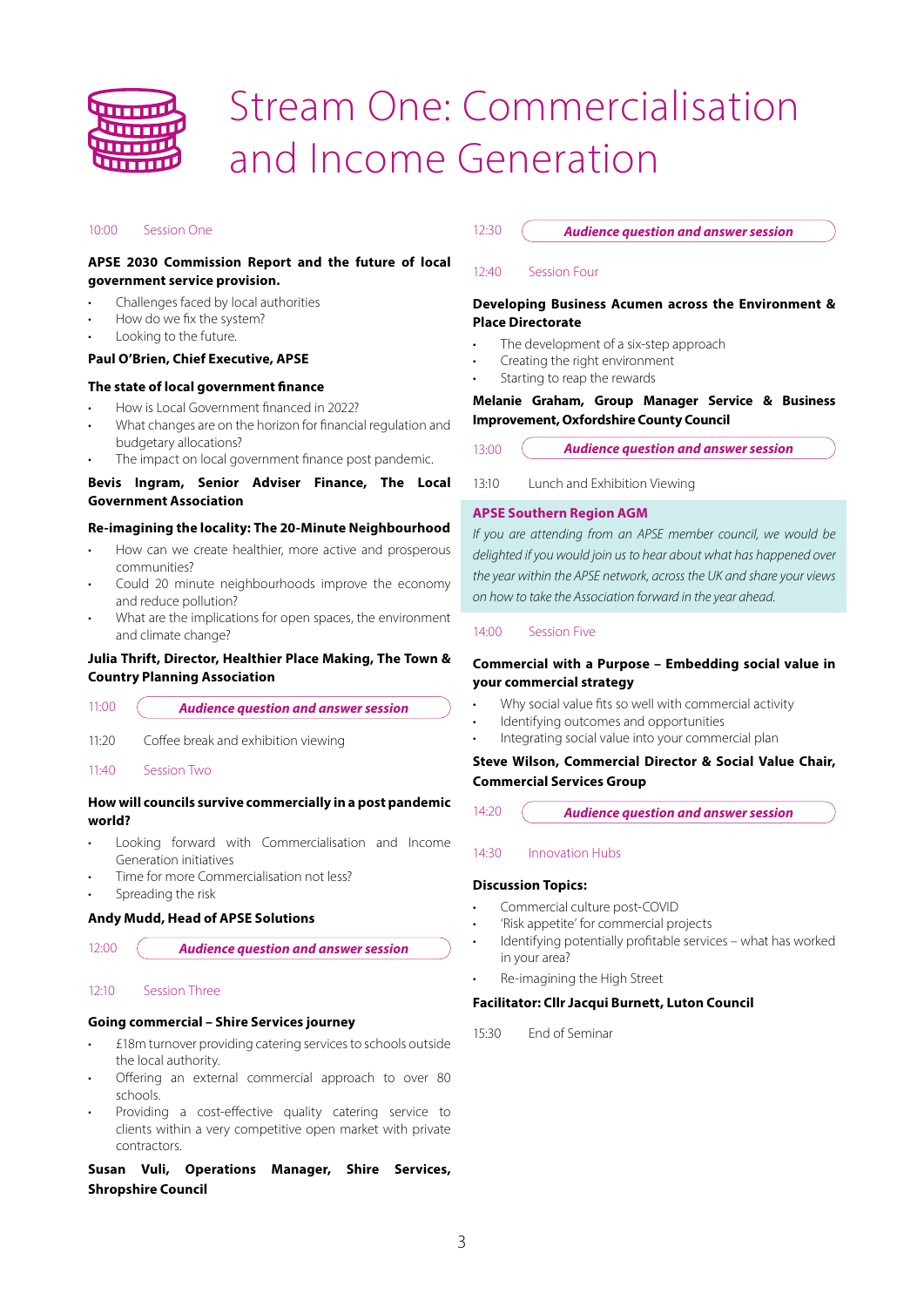

# Stream Two: Waste Collection and Street Cleansing

#### 10:00 Session One

#### **APSE 2030 Commission Report and the future of local government service provision.**

- Challenges faced by local authorities
- How do we fix the system?
- Looking to the future.

#### **Paul O'Brien, Chief Executive, APSE**

#### **The state of local government finance**

- How is Local Government financed in 2022?
- What changes are on the horizon for financial regulation and budgetary allocations?
- The impact on local government finance post pandemic.

#### **Bevis Ingram, Senior Adviser Finance, The Local Government Association**

#### **Re-imagining the locality: The 20-Minute Neighbourhood**

- How can we create healthier, more active and prosperous communities?
- Could 20 minute neighbourhoods improve the economy and reduce pollution?
- What are the implications for open spaces, the environment and climate change?

#### **Julia Thrift, Director, Healthier Place Making, The Town & Country Planning Association**

11:00 *Audience question and answer session*

- 11:20 Coffee break and exhibition viewing
- 11:40 Session Two

#### **Recycling in high-rise properties across Hounslow**

- Increasing borough-wide and London-wide recycling rates.
- Encouraging Hounslow residents living in high-rise flats with a shared bin areas to recycle more.
- Improved resident attitudes and perceptions of recycling and waste provisioning.

#### **Cindy Gardener, Head of Waste & Recycling, London Borough of Hounslow**

12:00

*Audience question and answer session*

#### 12:10 Session Three

### **Beyond the Tipping Point: Insights to Tackle Householder Fly-Tipping.**

- Exploring key insights into the behavioural drivers behind householder fly-tipping.
- Actions for local authorities and other land managers to use with residents to tackle behaviour and reduce householder fly-tipping.
- Innovative Local authority approaches to tackling fly-tipping.

#### **Lizzie Kenyon, Director of Services, Keep Britain Tidy**

#### 12:30 *Audience question and answer session*

#### 12:40 Session Four

#### **Food waste in London**

- Food waste reduction technology drives latest food waste reduction project
- Food waste recycling introducing food waste recycling for residents in purpose built flats

#### **Amy Casey and Liz Horsfield, Project Coordinators, ReLondon**

| <b>Audience question and answer session</b> |
|---------------------------------------------|
|                                             |

13:10 Lunch and Exhibition Viewing

#### **APSE Southern Region AGM**

*If you are attending from an APSE member council, we would be delighted if you would join us to hear about what has happened over the year within the APSE network, across the UK and share your views on how to take the Association forward in the year ahead.*

#### 14:00 Session Five

#### **Monitoring Streetscene through Apps**

- Play Inspection Monitoring System (PIMS)
- Memorial Inspection Safety Tool (MIST)
- How apps can help protect your service

#### **Debbie Johns, Head of Performance Networks, APSE**

 $14.20$ *Audience question and answer session*

#### 14:30 Innovation Hubs

#### **Discussion Topics:**

- Alternative fuels in waste collection vehicles
- Driver shortages/ Pay & Skills Shortages
- Deposit return schemes
- Household waste recycling centres: DIY waste disposal charges and booking systems
- Resources and waste strategy: The impact of the consultations on local authorities

#### **Facilitator: Colin Rowland, Isle of Wight Council**

15:30 End of Seminar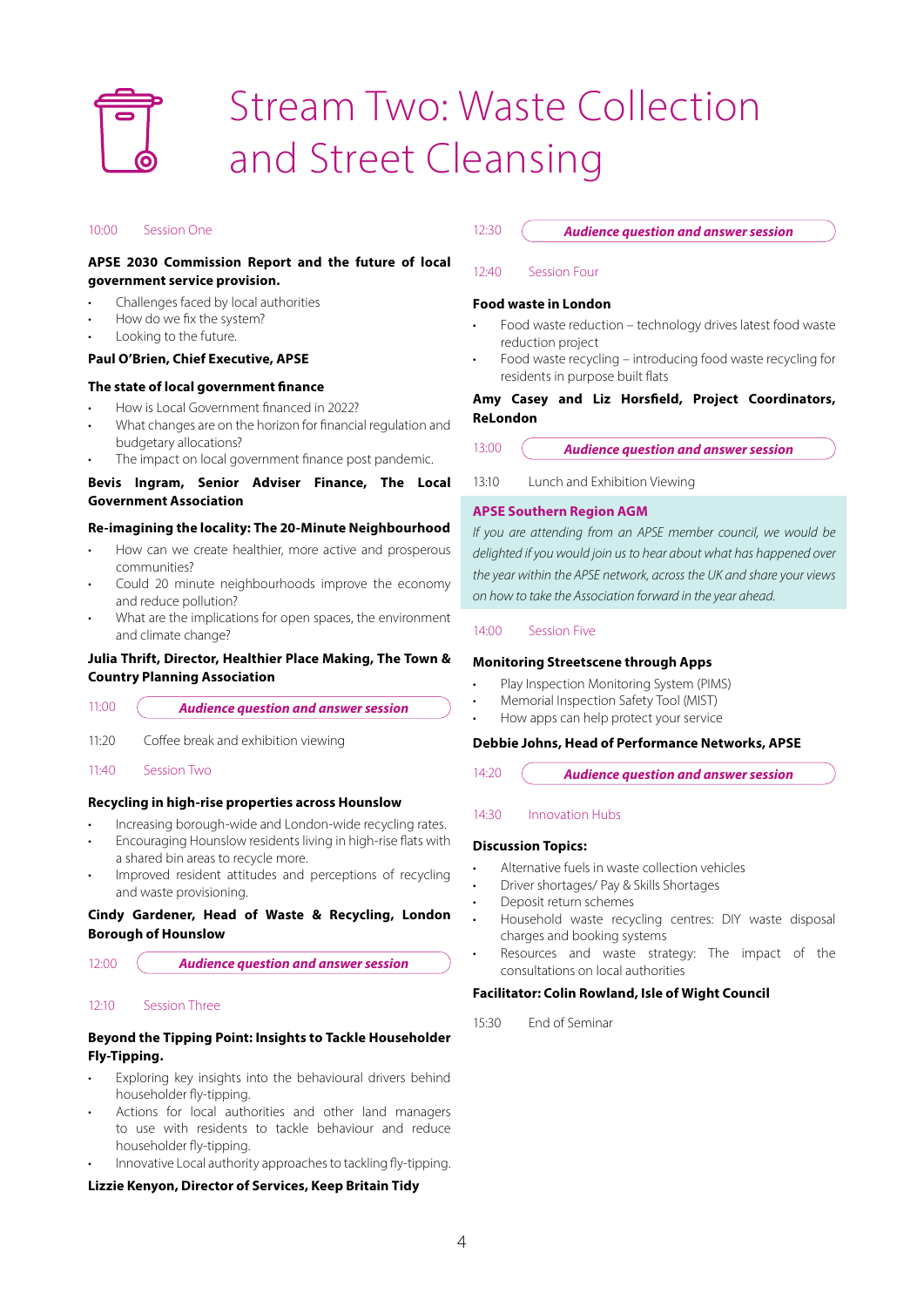

# Stream Three: Renewables, Energy Efficiency and Climate Change

#### 10:00 Session One

#### **APSE 2030 Commission Report and the future of local government service provision.**

- Challenges faced by local authorities
- How do we fix the system?
- Looking to the future.

#### **Paul O'Brien, Chief Executive, APSE**

#### **The state of local government finance**

- How is Local Government financed in 2022?
- What changes are on the horizon for financial regulation and
- budgetary allocations?
- The impact on local government finance post pandemic.

#### **Bevis Ingram, Senior Adviser Finance, The Local Government Association**

#### **Re-imagining the locality: The 20-Minute Neighbourhood**

- How can we create healthier, more active and prosperous communities?
- Could 20 minute neighbourhoods improve the economy and reduce pollution?
- What are the implications for open spaces, the environment and climate change?

#### **Julia Thrift, Director, Healthier Place Making, The Town & Country Planning Association**

#### 11:00 *Audience question and answer session*

- 11:20 Coffee break and exhibition viewing
- 11:40 Session Two

#### **Energy Superhub Oxford – building the world's first Energy Superhub**

- Who are Energy Superhub Oxford, and what are they looking to achieve?
- The project plan and work to date
- Pivot Power's role in the Energy Superhub Oxford
- Profit, People and Planet our triple bottom line approach during this project

#### **Tim Rose, Programme Manager for the Energy Superhub Oxford, Pivot Power and Tina Mould, Capital Projects – Project Manager, Oxford City Council**

12:00

*Audience question and answer session*

#### 12:10 Session Three

#### **Warrington Borough Council: A commercial approach to public sector clean energy investment**

- Investing in renewable energy projects within and beyond the borough.
- Using a commercial approach to green energy investments.
- Creating assets that deliver a return on initial investments.

#### **Danny Mather, Head of Corporate Finance, Warrington Borough Council**

#### 12:30 *Audience question and answer session*

#### 12:40 Session Four

#### **Net-Zero Strategies: Implementing Public Sector Decarbonisation Schemes.**

- Deployment of the right renewable energy technologies to achieve the Net-Zero decarbonisation projects
- Holistic approaches to the entire building structures
- Pure electricity and gas data analysis

#### **Henry Oriabure, Project Manager Hammersmith and Fulham Council**

| 13:00 | <b>Audience question and answer session</b> |
|-------|---------------------------------------------|
|-------|---------------------------------------------|

13:10 Lunch and Exhibition Viewing

#### **APSE Southern Region AGM**

*If you are attending from an APSE member council, we would be delighted if you would join us to hear about what has happened over the year within the APSE network, across the UK and share your views on how to take the Association forward in the year ahead.*

#### 14:00 Session Five

#### **Taking control of energy price risk through your net zero journey**

- Recent energy market drivers and outlook
- How renewable generation and carbon reduction can help protect against future market volatility
- Case study of Kent County Council's solar farm acquisition

#### **Eamon Grimes, Sales & Service Director, LASER Energy**

14:20 *Audience question and answer session*

#### 14:30 Innovation Hubs

#### **Discussion Topics:**

- Engaging with the local economy
- Fuel Poverty V Climate Crisis: Can both needs be balanced?
- Investing in EVs what about the infrastructure?
- Unprecedented energy hikes
- How much of a priority is climate change to your authority? • Future Carbon Plans for all Authorities

#### **Facilitator: Cllr Sue Cooper, South Oxfordshire & Vale of The White Horse District Councils**

15:30 End of Seminar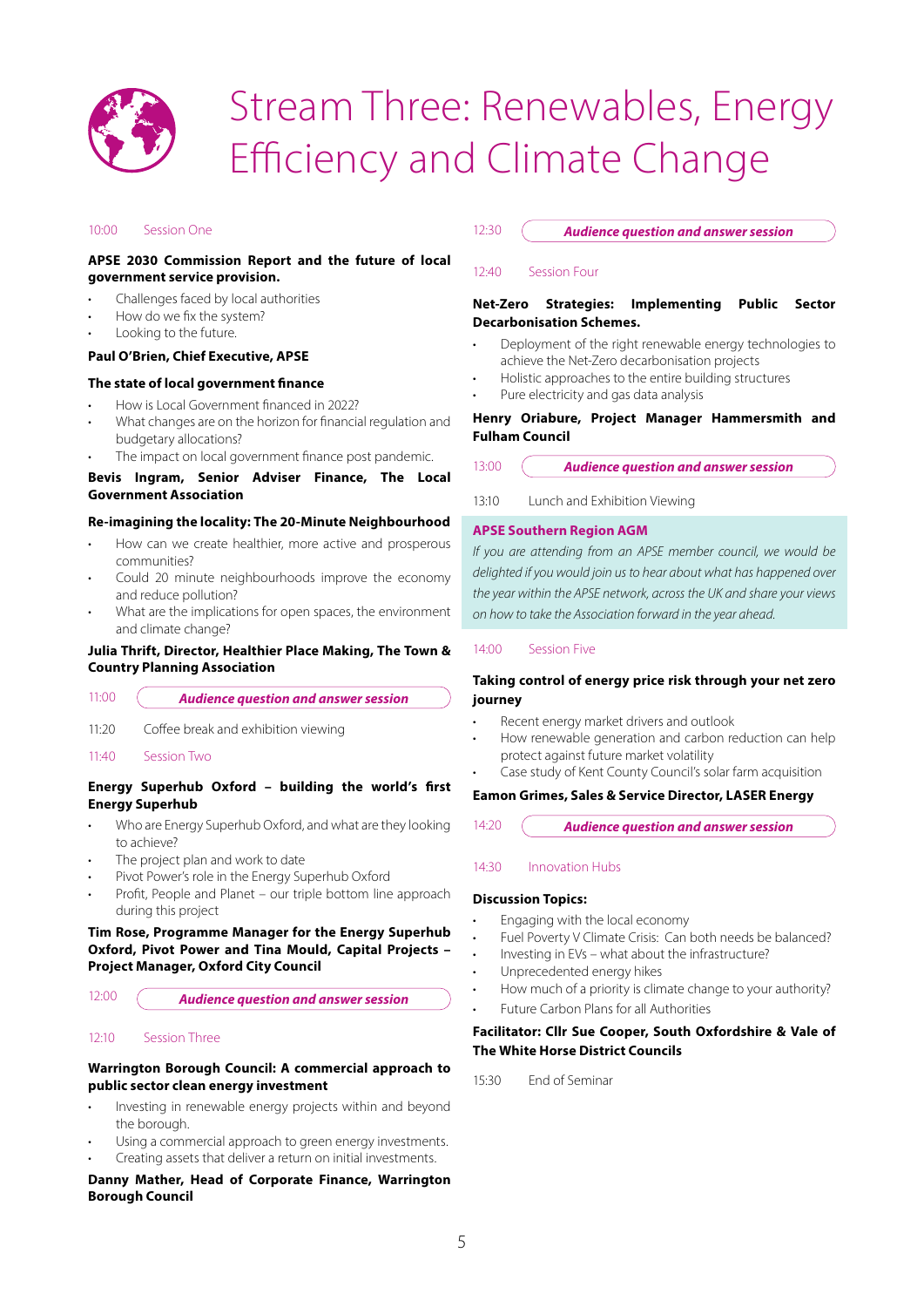# About the Seminar

## Seminar Objectives

What does the future of Local Government service delivery look like post pandemic?

This seminar will examine this question and more, exploring the changing nature of Local Government in present times, hearing from a panel of experts, examining the skills and resources needed to face the challenges ahead with peer-to–peer learning through expertly led Innovation Hubs.

Open to all interested in the future of local government services, this is an ideal opportunity to meet and engage with like-minded colleagues exploring service specific issues and strategies for local authorities.

The seminar will be framed around three streams:

- Commercialisation and Income Generation
- Waste Collection and Street Cleansing
- Renewables, Energy Efficiency, and Climate Change

The day will also feature a range of Innovation Hubs to explore and share good practise among delegates across both strategic and operational matters.

When booking, either indicate which of the three streams you would like to participate in or make your selection across the three streams, indicating which option from each session you would like to attend.

## APSE Southern Region: Annual General Meeting

Within the lunch break of this seminar, we will be holding the Annual General Meeting for APSE's Southern region. At this meeting, we will elect the Regional Chair and Secretary as well as other representatives on APSE National Council for the year ahead. We will take a look at what has happened over the year in the region and at what's happened within the APSE network, across the UK and gather views on how to take the Association forward in the year ahead.

### Who should attend the seminar?

- Council Leaders, Executive and Non-Executive members
- Chief Executives, Directors and Senior Management Team
- Corporate Policy and Strategic Leads
- Organisational Development and Transformation leads
- Finance Directors, Business & Commercial Development officers
- Parks and Open Services Managers, Service Development officers and Operations managers
- Waste and Street Cleansing Managers, Service Development officers and Operations managers
- Aspiring managers, Graduate Trainees, Apprentices
- Trade union representatives
- Academic researchers
- Contractors and suppliers

Teaming with ideas, forward-thinking initiatives and with the opportunity to network across a range of disciplines, we look forward to welcoming you to Broadway House, London for Future Focus 2022.

### Venue

| Broadway House, |  |  |
|-----------------|--|--|
| Tothill St.     |  |  |
| London,         |  |  |
| SW1H 9NO        |  |  |